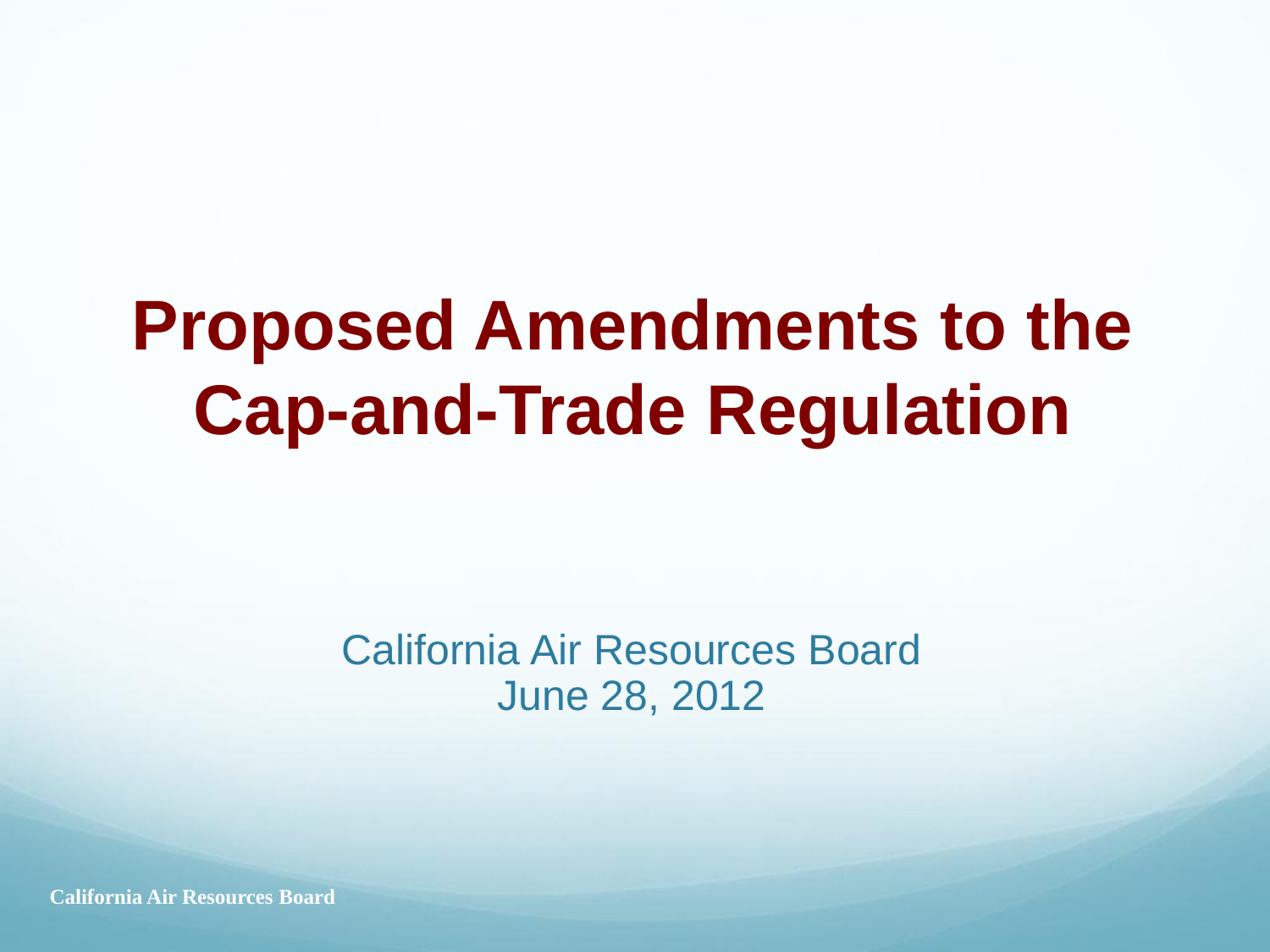#### Presentation Outline

- Cap-and-Trade Program Update
	- Status of Implementation for key elements
- **Proposed Amendments to the Cap-and-Trade** Regulation
- Staff Recommendation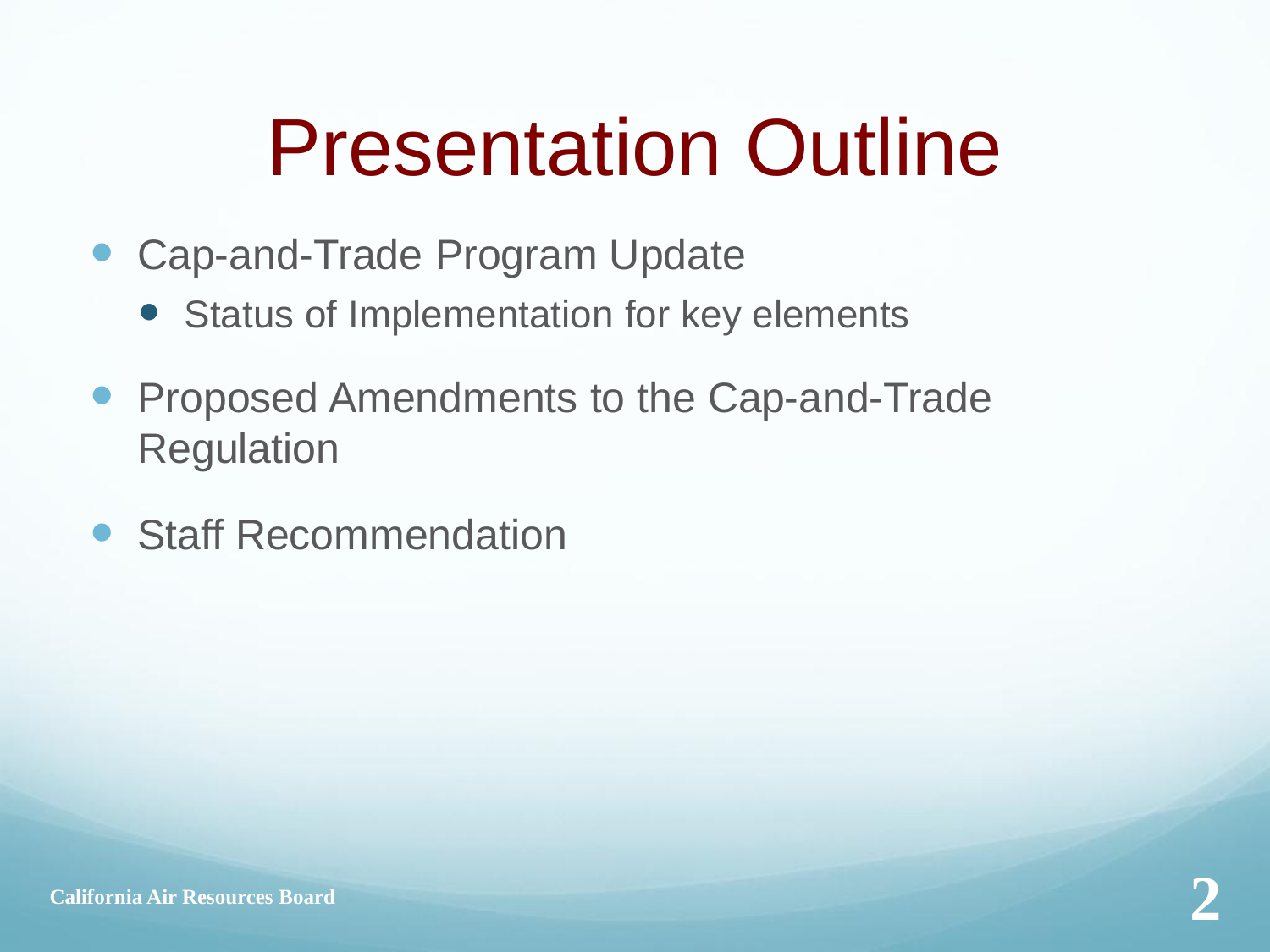#### **Background**

- AB 32 requires ARB to achieve a target greenhouse gas emissions level in 2020 equivalent to the 1990 emissions
- Scoping Plan includes a suite of measures to achieve 2020 target
- Cap-and-Trade is key element of Scoping Plan
- Declining cap on emissions ensures that California meets the AB 32 target
- Creates an economy-wide carbon price that drives investment in clean and efficient technologies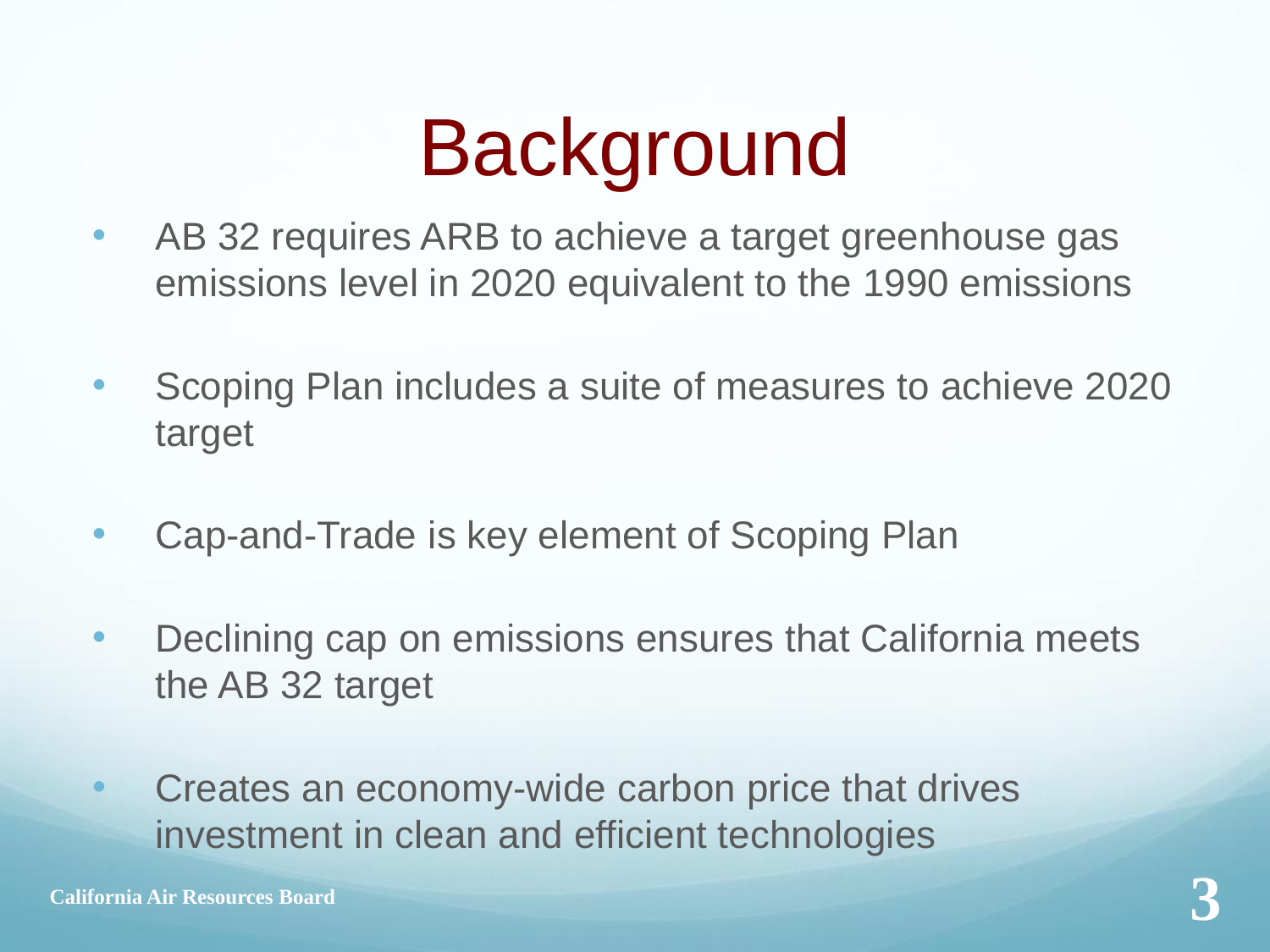## Cap-and-Trade Rule Development Process

- Three year development and consultation process
	- Dozens of meetings and workshops
	- Thousands of public comments
- December 2010 Board endorsed the proposed regulation, with modifications
- October 2011 Board adopted Final Regulation Order
- Development of Program Improvement and Linkage Regulations
	- Two workshops in February and April
- Extensive consultations with stakeholders and WCI jurisdictions **California Air Resources Board 4**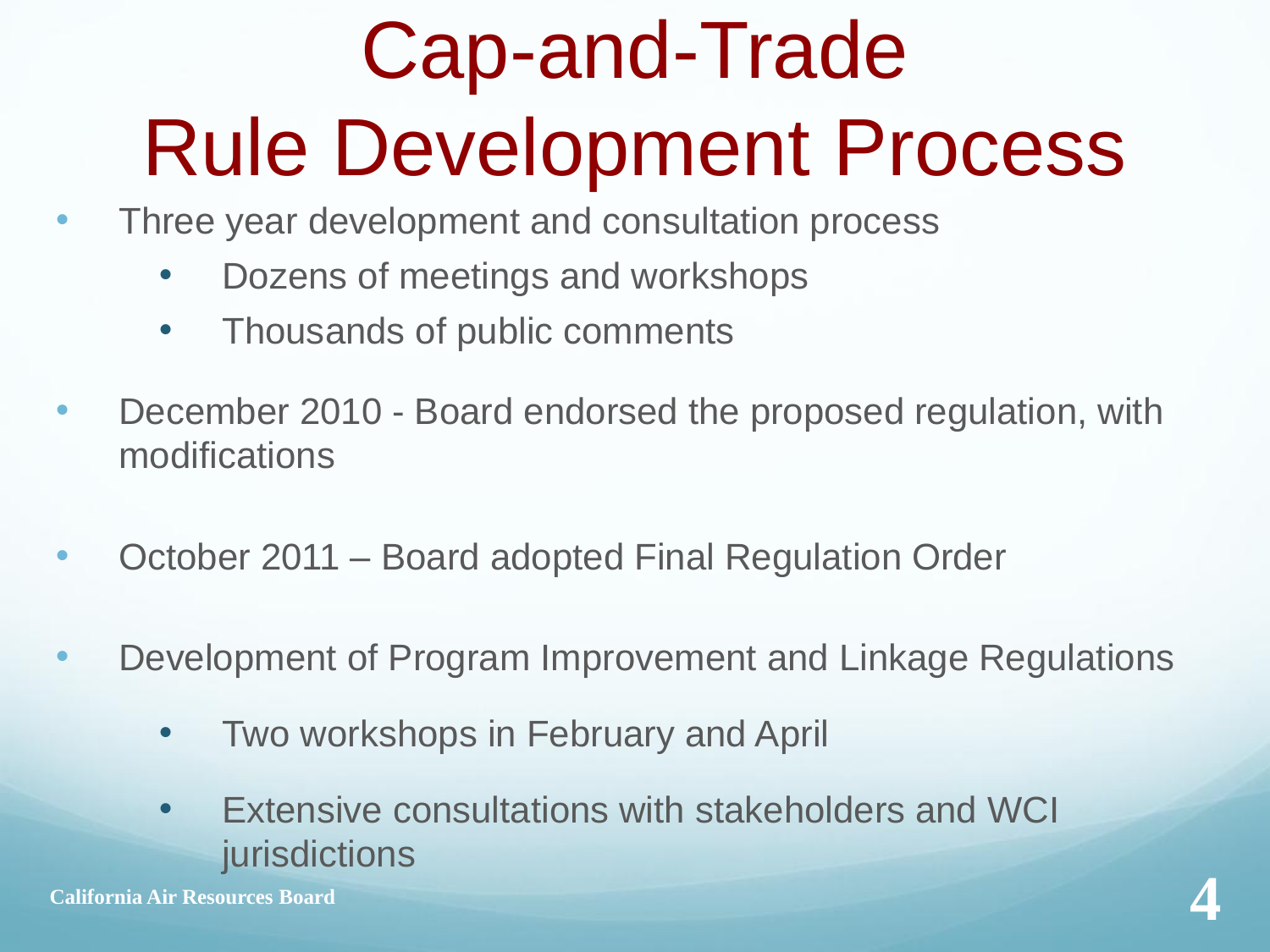## Cap-and-Trade Implementation Systems Development

- Registration Tool
	- Registration and account application available in July
	- Testing conducted with stakeholders in April
	- Training will be available in July before registration
	- Help Desk contact on ARB web site
- Auction Platform
	- Testing: Practice auction in late August
	- Auction Notice: September 17
	- Auction: November 14 California allowances only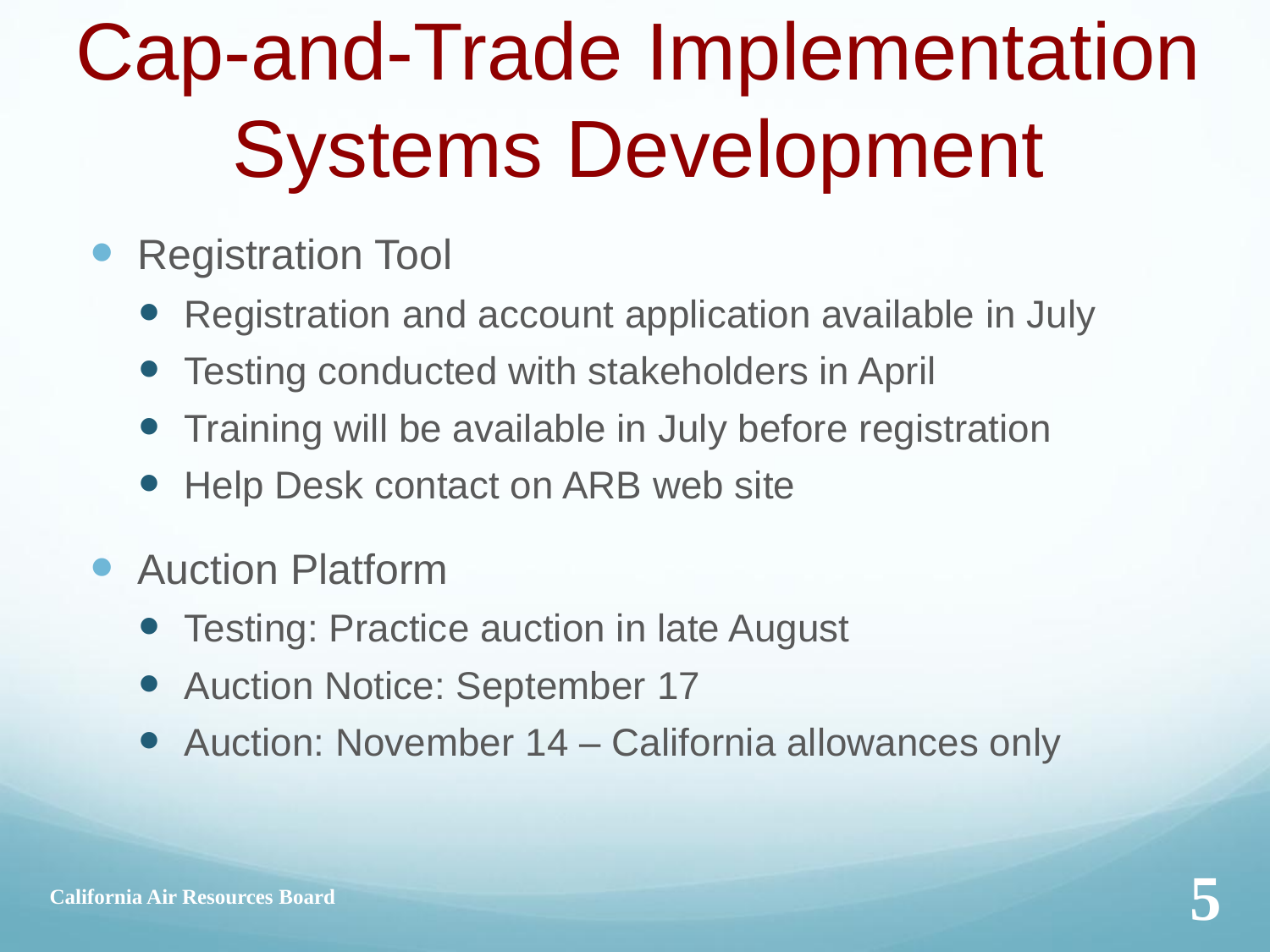## Cap-and-Trade Implementation Program Monitoring

- Market Simulation Group
	- Will conduct simulations to stress test the regulation
	- Met with stakeholders in June to identify concerns
- **Market Surveillance Committee** 
	- Will provide independent analysis and advice to ARB
	- Will meet with stakeholders to address their concerns
- Market Monitor
	- Coordinating with contractors
	- Reviewed proposed amendments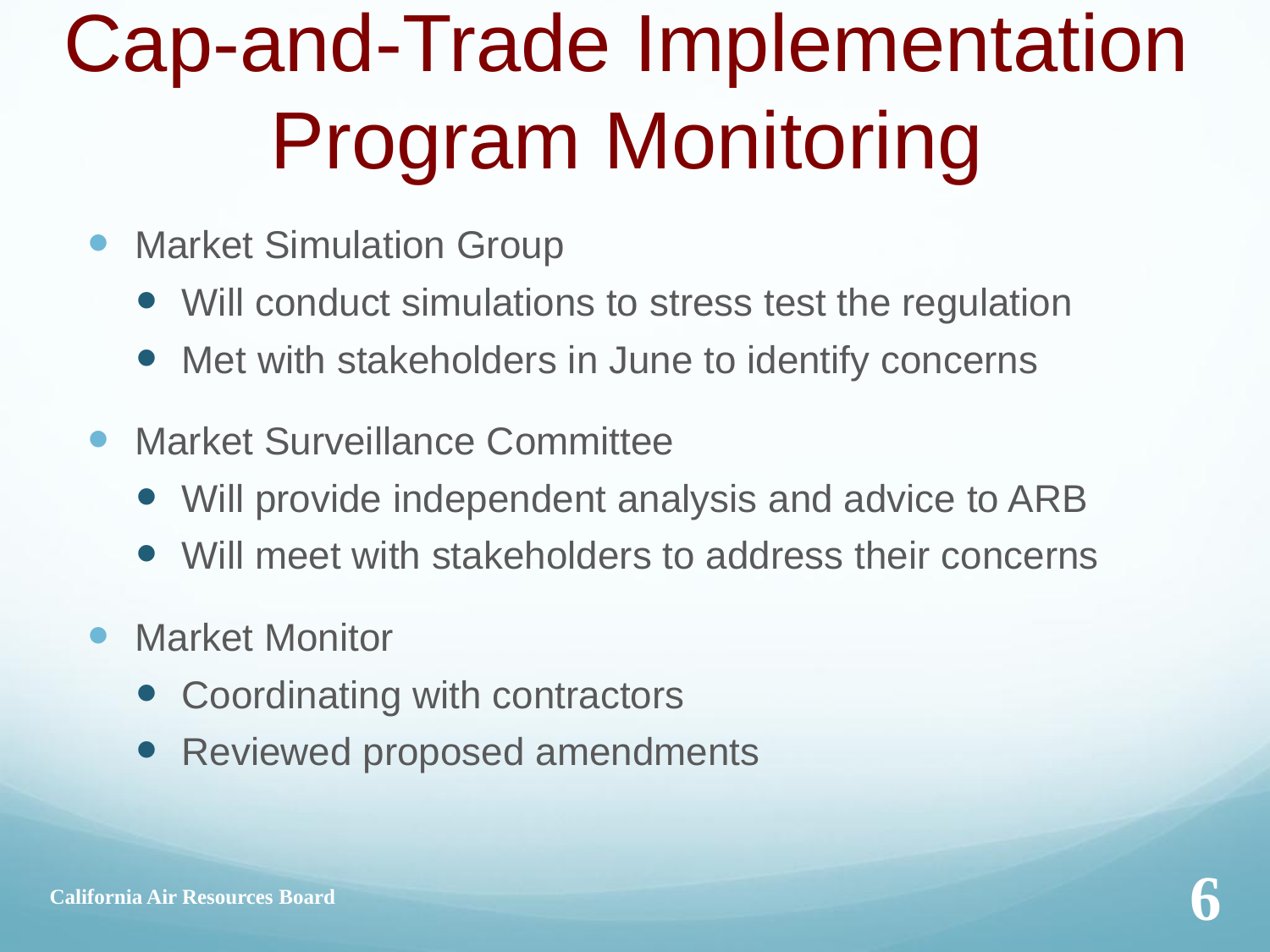## Cap-and-Trade Implementation Offset Program

- **First session of registry and offset verifier training** completed this week
- Two approved offset project registry applicants
- Additional offset verifier training this summer and fall
- Initiate public process for potential development of two compliance offset protocols:
	- Rice cultivation
	- Destruction of fugitive coal mine methane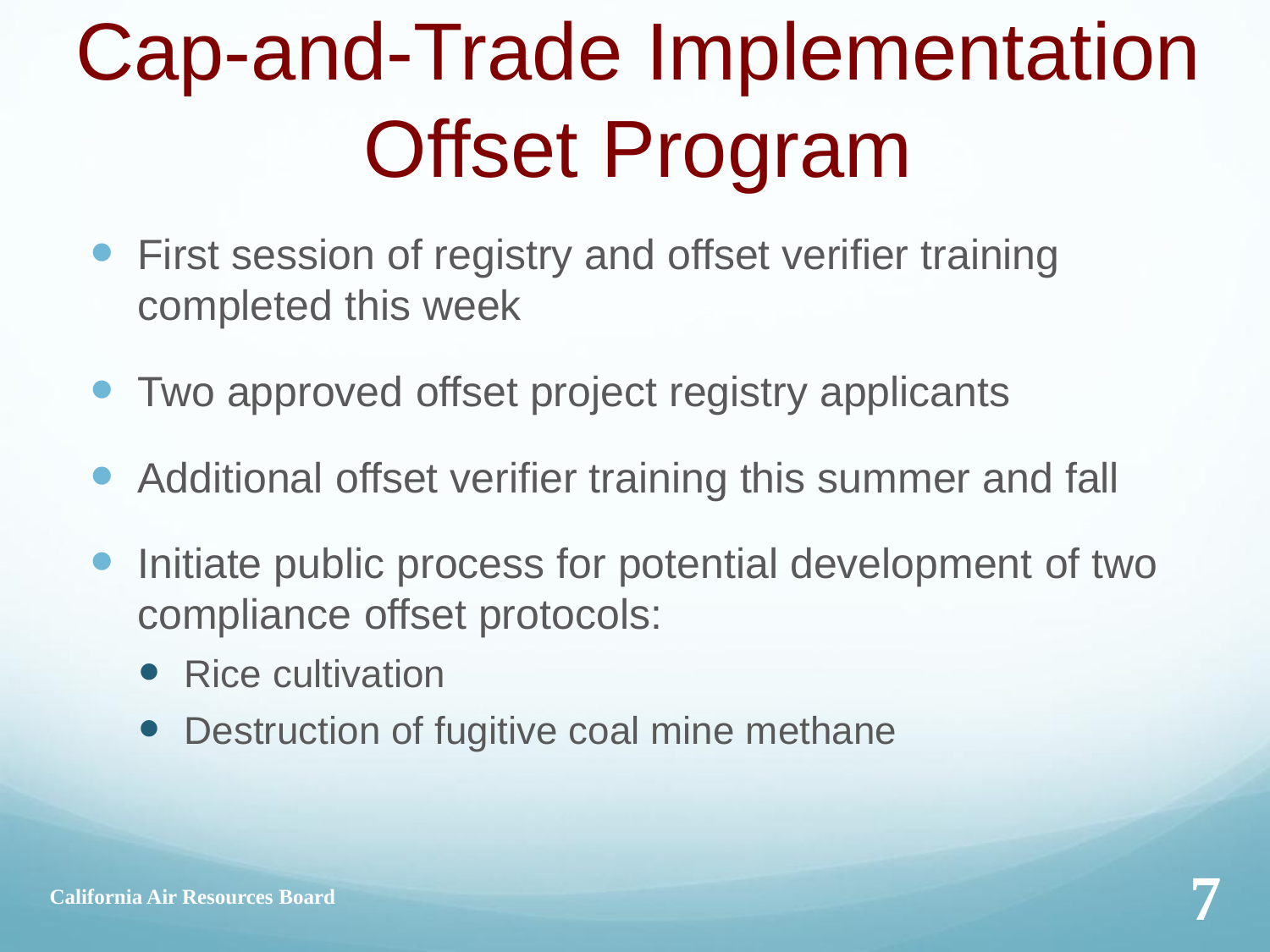#### Update on Board Direction from Resolution 11-32

- Electricity deliverers
	- Workshop May 4
- Market Simulations Group
	- Public meeting June 7
- Leakage risk analysis
	- Developing contract with UC
- Benchmark development
	- Contract with Ecofys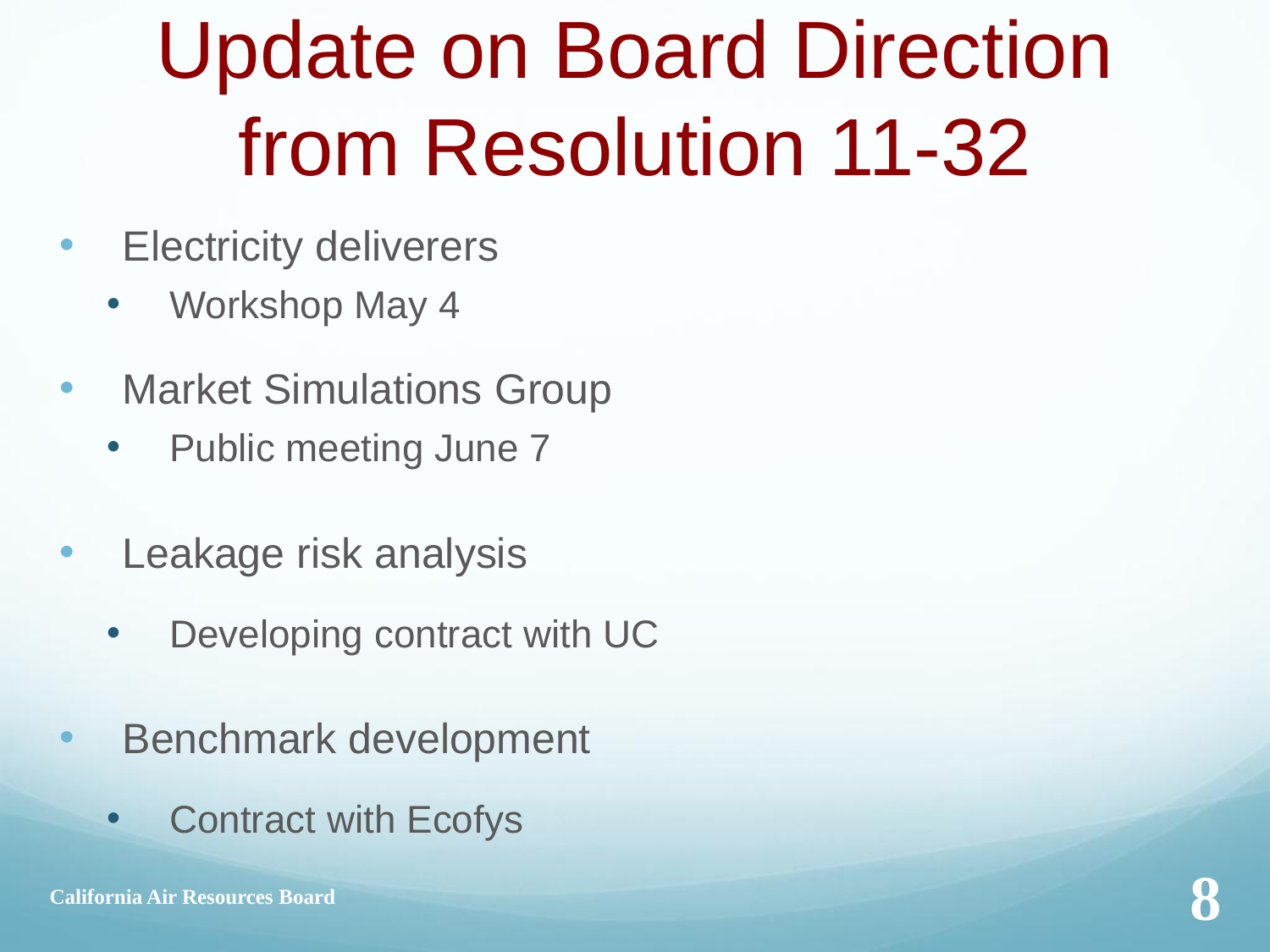#### Update on Board Direction from Resolution 11-32

- Specific issues
	- Holding limits—Working with Market Simulations Group and Market Surveillance Committee to evaluate
	- Water agencies and public universities—Active discussions, evaluating potential use of proceeds to support reduction **activities**
	- Legacy contracts—Active discussions with counterparties. Planning public workshop in the Fall
	- Electrical distribution utility allocation—Working with CPUC to ensure equitable ratepayer benefits while maintaining appropriate incentives to reduce emissions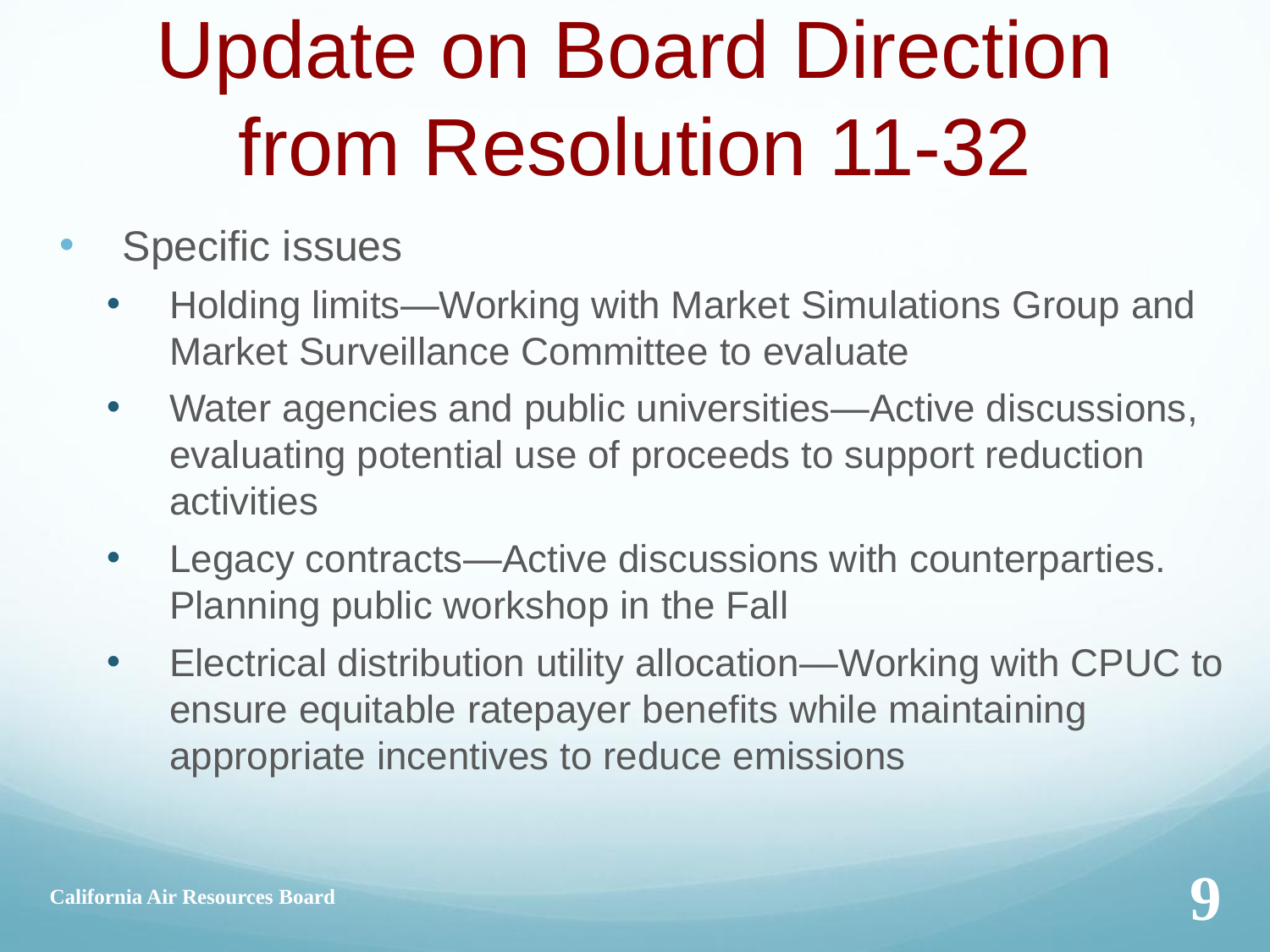#### Proposed Regulatory Amendments

- Two sets of proposed amendments will be discussed:
	- First set of proposed amendments focus on program implementation and security (non-linkage amendments)
	- Second set of proposed amendments focus on linkage (i.e., allowing the interchange of compliance instruments between the California and Quebec cap-and-trade programs)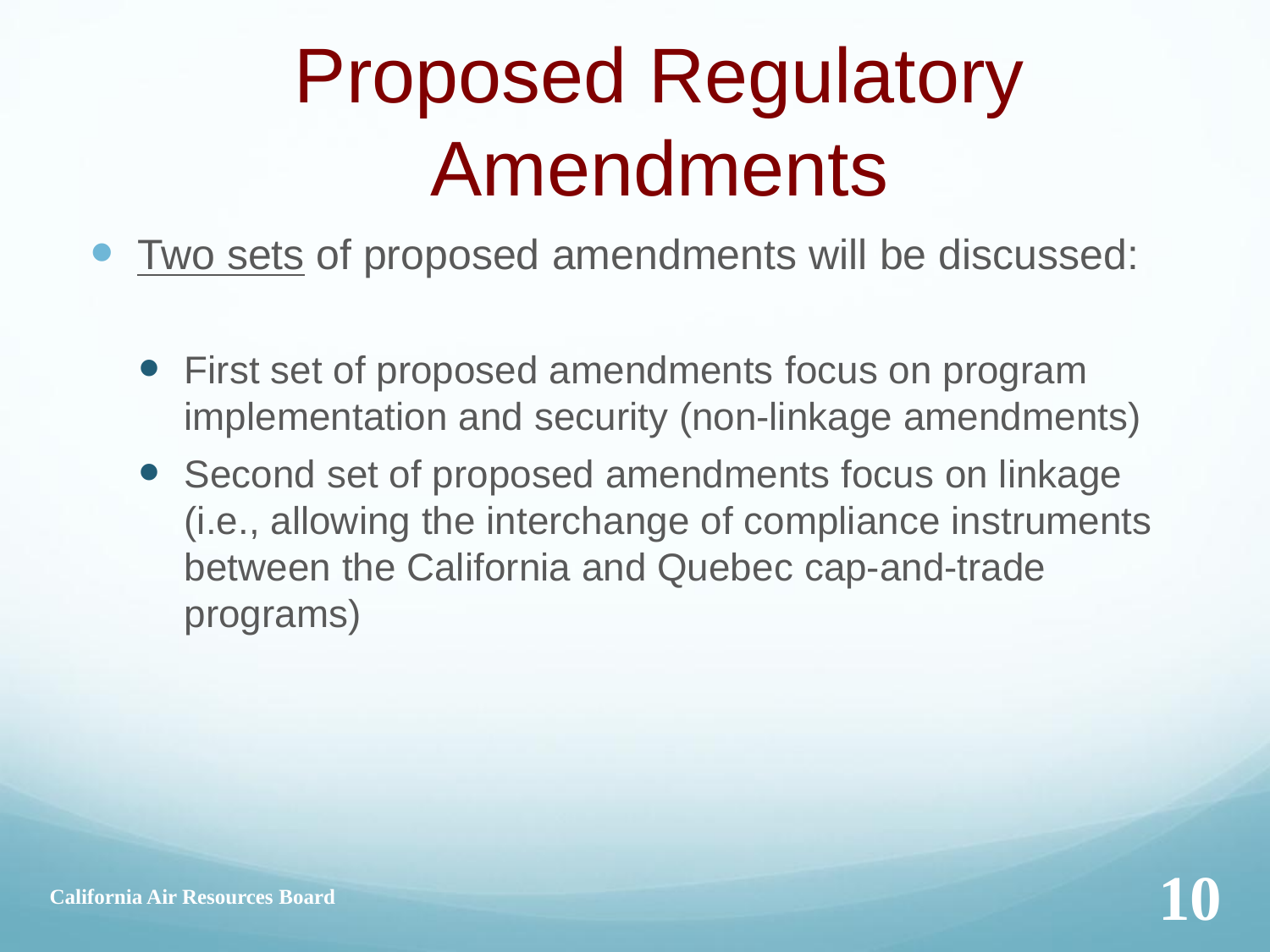#### Proposed Amendments General Implementation

- Change to Auction Schedule
	- First auction November 14, 2012
- Covered Entities Requested *A*ccount Simplification
	- Consolidate accounts for entities with direct corporate association
	- Holding and purchase limits applied at the consolidated account level
	- Flexibility to opt-out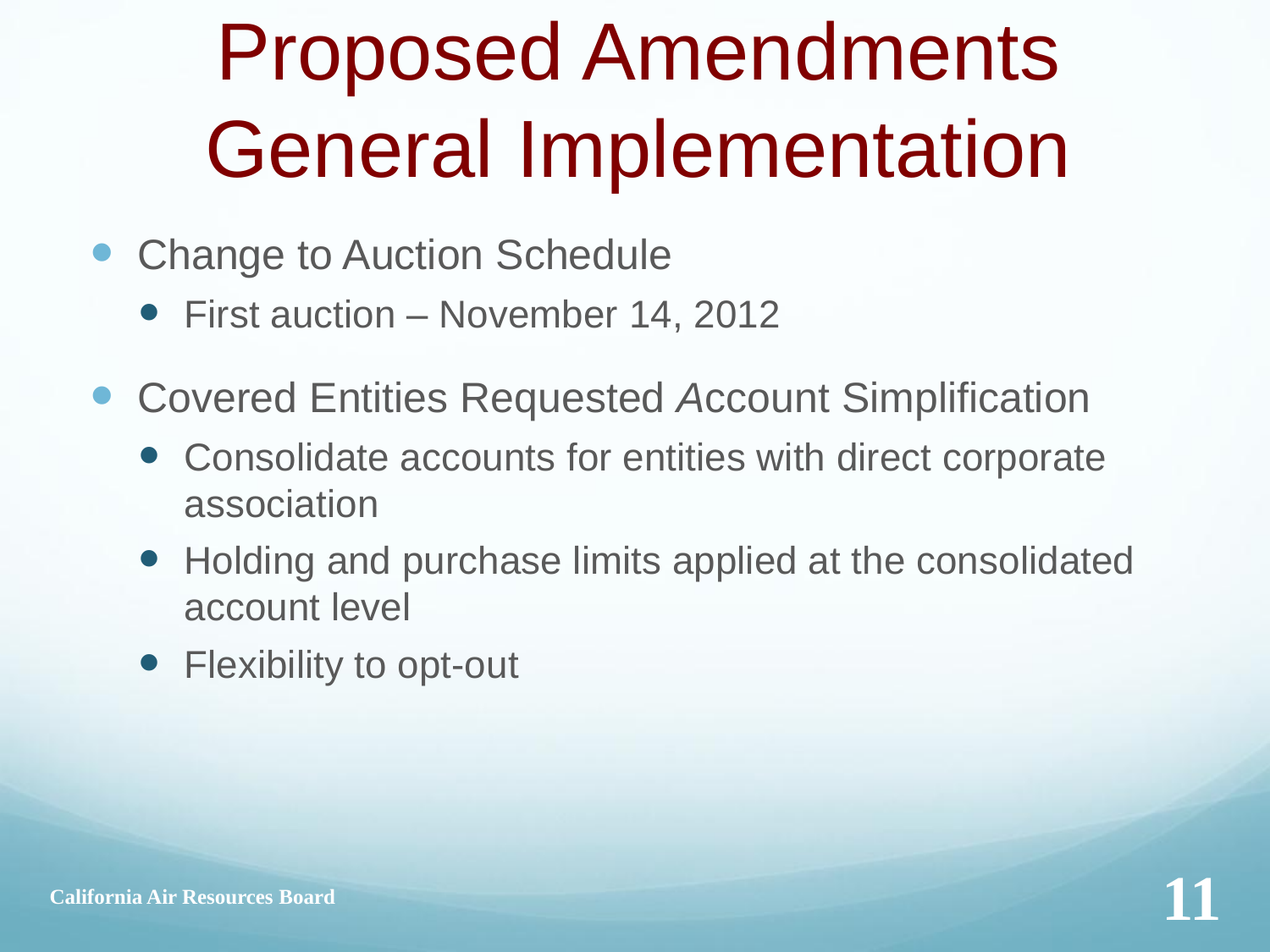# Proposed Amendments to Increase Registry Integrity

- Registration limited to entities and individuals in the United States
- Expanded documentation requirements weigh knowyour-customer effectiveness versus collection of personal information
- Local service agent for entities not located in California
- Individuals with criminal backgrounds excluded from registering onto the tracking system – 5 year look back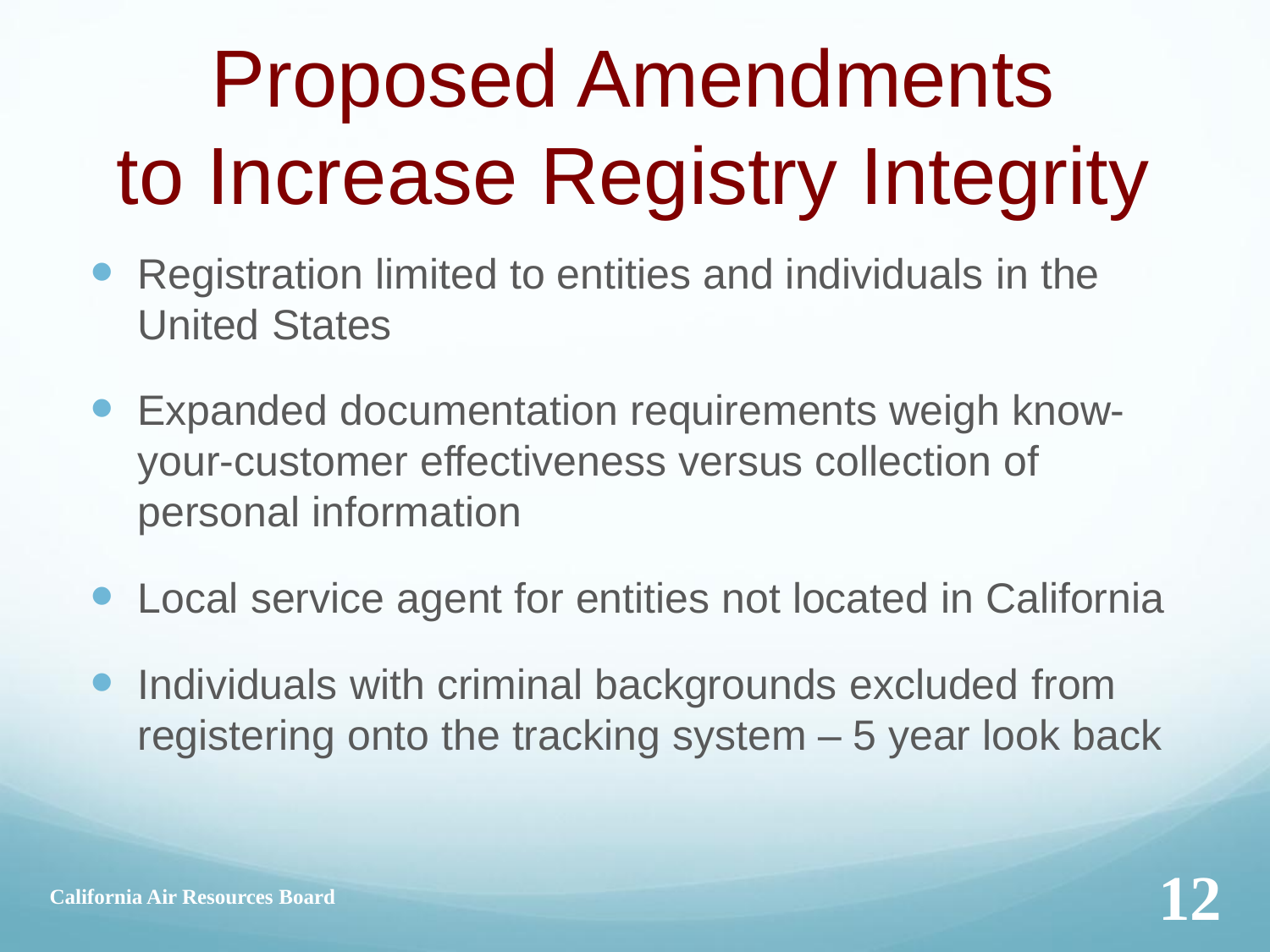## Proposed Amendments to Implement Transfers

- "Push-push-pull" model to mitigate against theft or other unauthorized transfer
	- Two account representatives to initiate a transfer of compliance instruments
	- One account representative for destination account confirms transfer
- Clarification of deficiencies and information requirements for transfers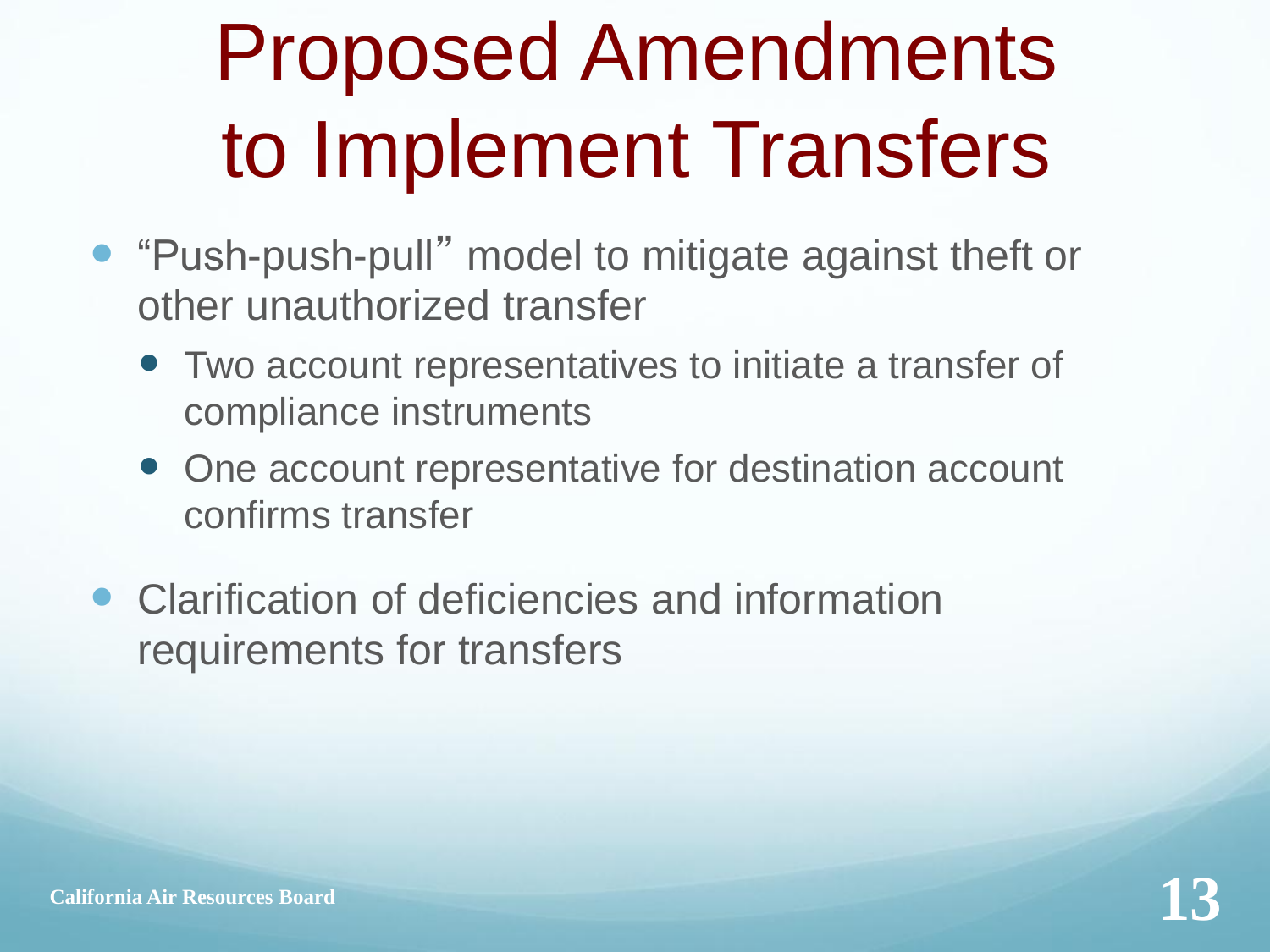## Proposed Amendments Market Integrity Issues

- Removal of "Beneficial Holdings" language to reduce oversight complexity
- 40% purchase limit for utilities
	- Previously exempt
- **Process to adjust exemptions to the holding limit if** significant increases in emissions
	- Gives flexibility to emitters with new facilities or fluctuating emissions
	- Needs Executive Officer review and approval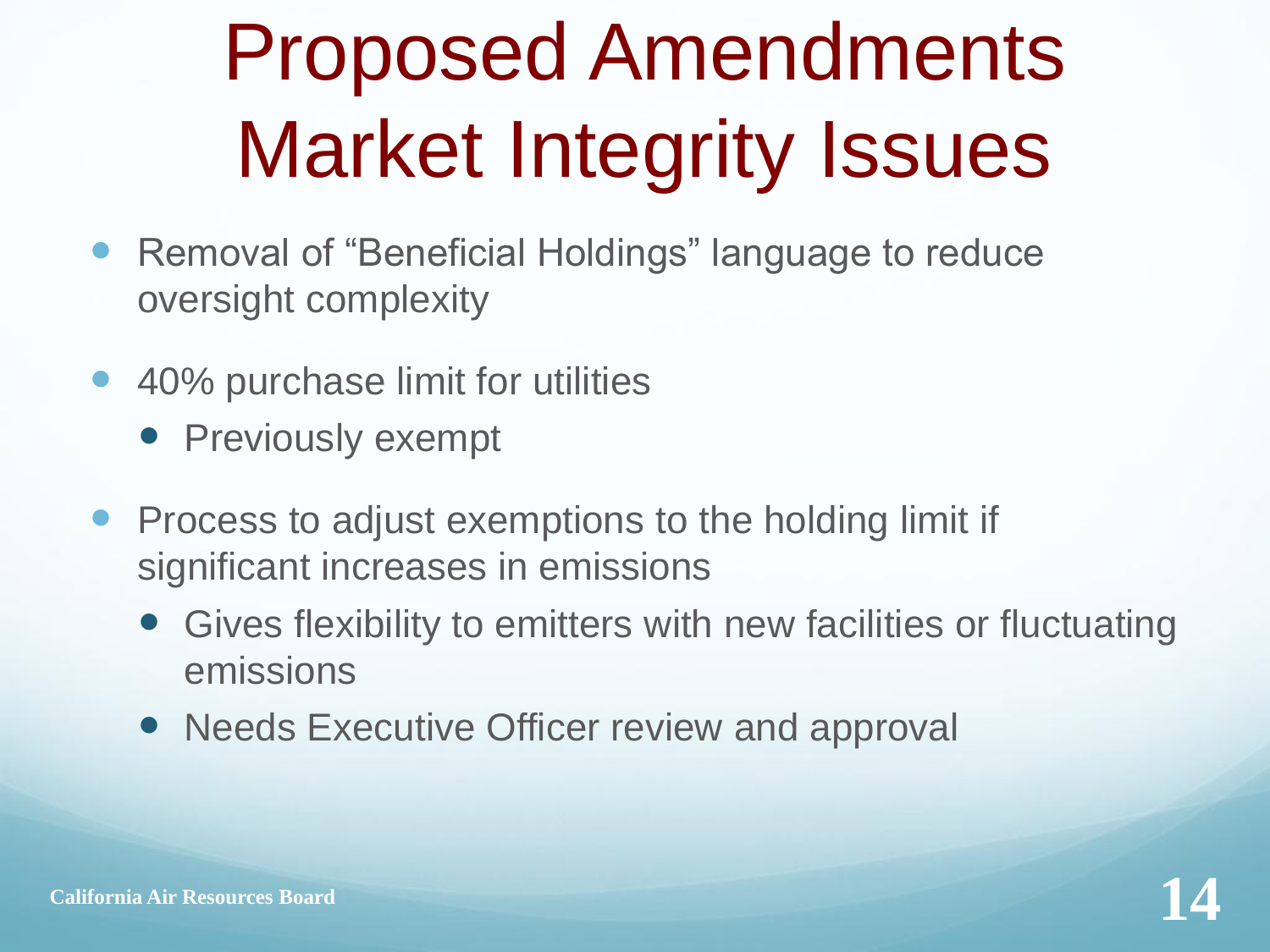#### Proposed Amendments Auction Mechanics

- Additional detail on auction mechanics
	- Three-hour bidding window
	- Processing order for different bid guarantee types
	- Process for tiebreaks
	- One current vintage and one future vintage auction each quarter
- Similar financial mechanics for Price Containment Reserve Sale for consistency between sales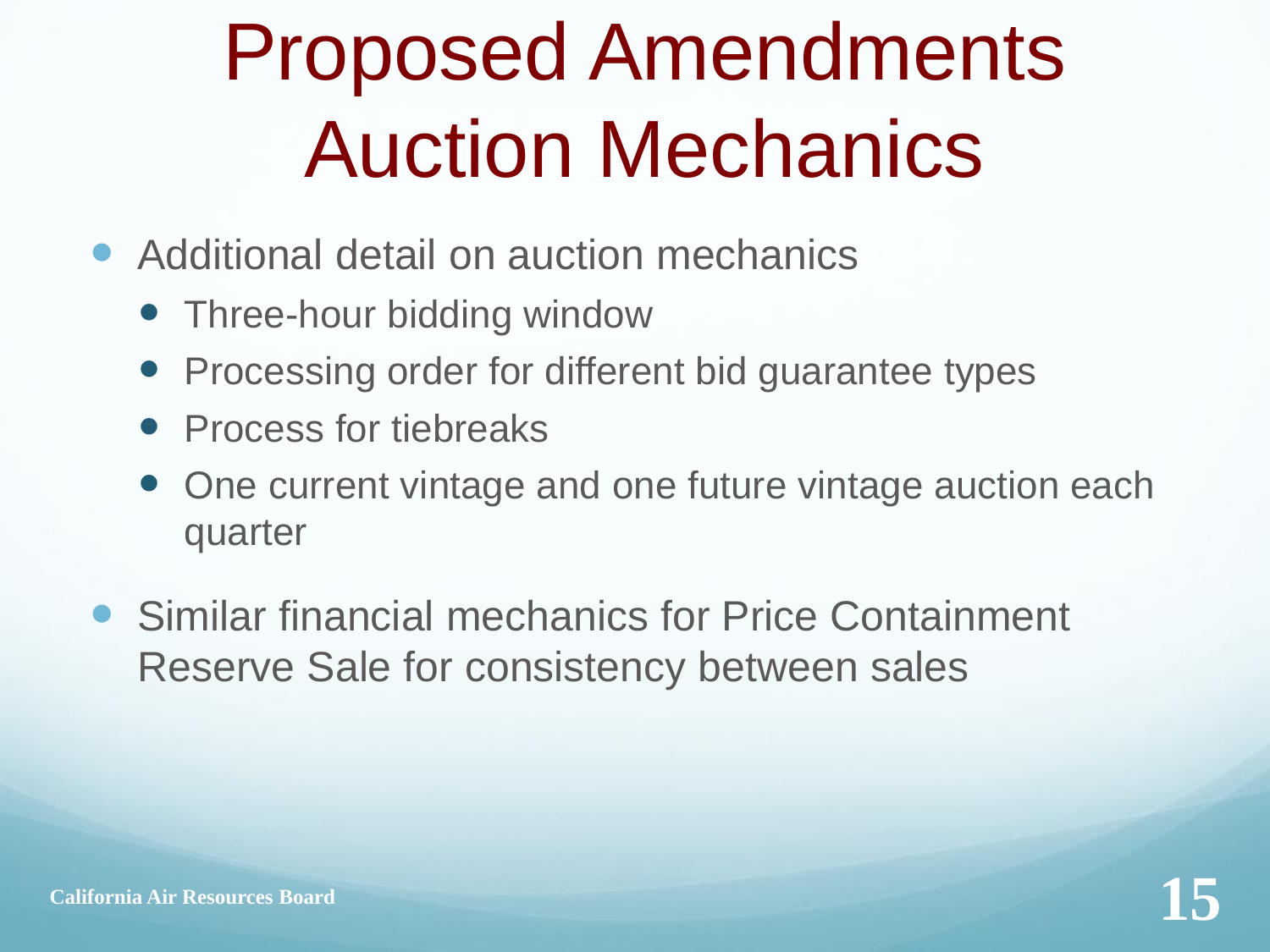## Proposed Amendments Linkage

- A broader program increases market liquidity and offers more opportunities for emission reductions
- Create joint market program between California and Quebec
- Allow California entities to use Quebec issued allowances and offsets for compliance and Quebec entities to use California issued allowances and offset for compliance
- Once programs are joined, full fungibility of all issued allowances and compliance offsets issued by each jurisdiction
- Board notification and public review, at least annually, and prior to significant changes in linked program **California Air Resources Board 16**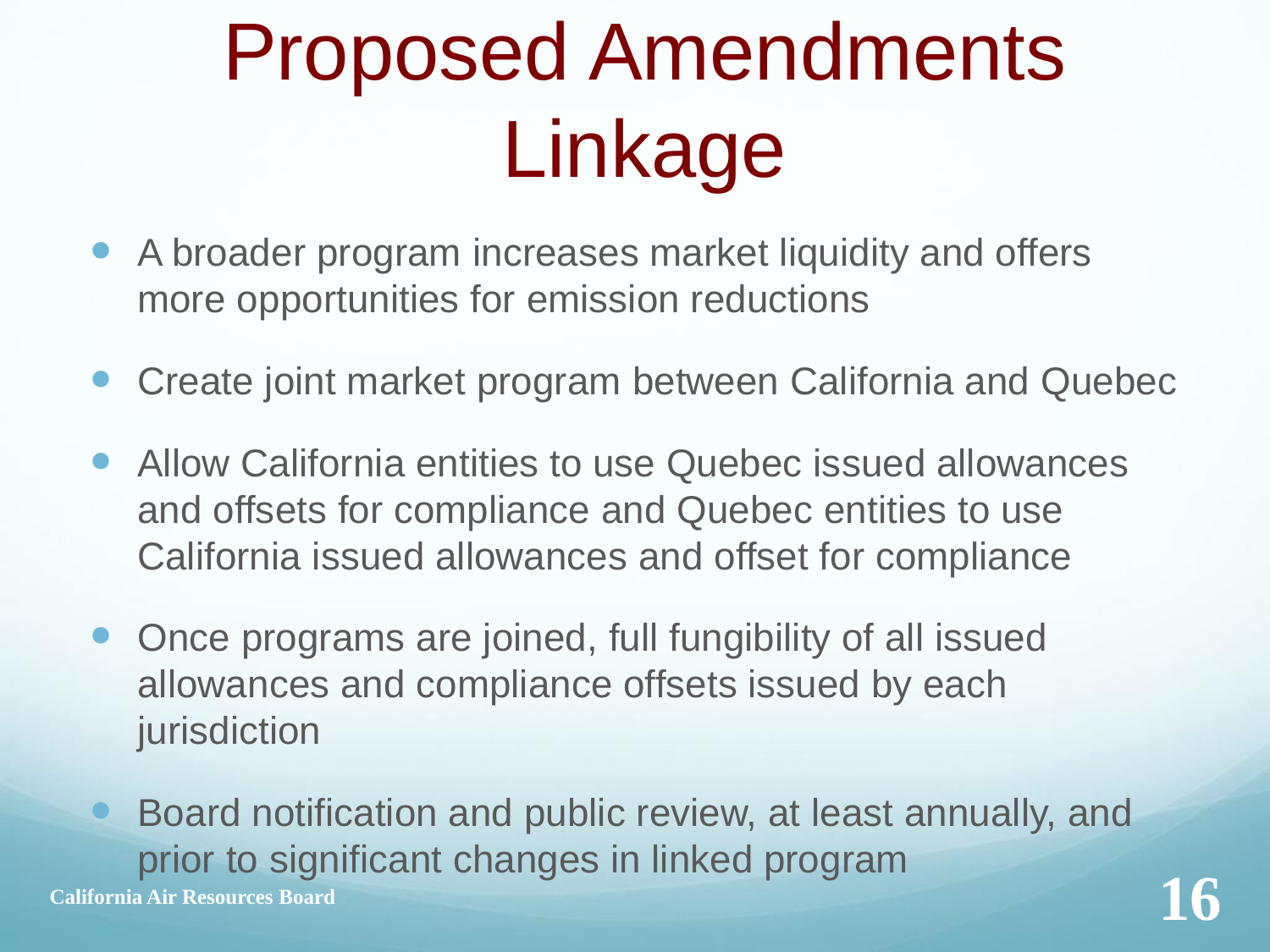## Quebec Program Summary

- Bill 42 Requires Quebec to address climate change
- Western Climate Initiative Partner
	- 5 years of coordination between WCI partners
- 2020 greenhouse gas target is 20% below 1990 levels (program is more stringent that AB 32)
- Existing mandatory reporting and cap-and-trade regulations
- Recently released draft amendments to harmonize with California's mandatory reporting and cap-and-trade regulations and facilitate linkage
	- Formal adoption of draft amendments this September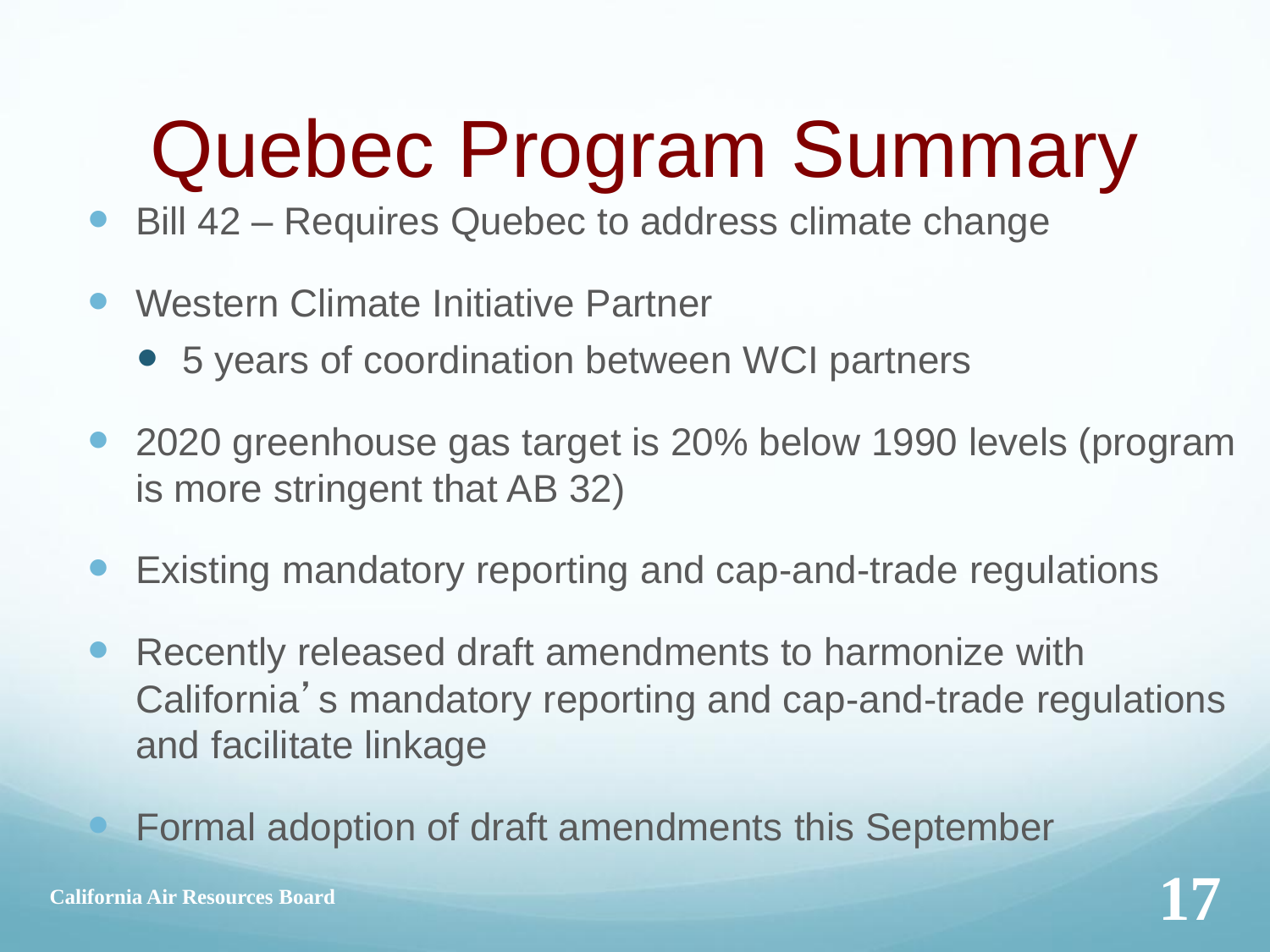## Quebec Program Mandatory Reporting

- Similar scope for reporting sectors and thresholds for leakage monitoring and inclusion in cap-and-trade
- Reporting methods consistent with California's reporting methods
- Requirements for third-party verification
- Draft amendments strengthen existing missing data provisions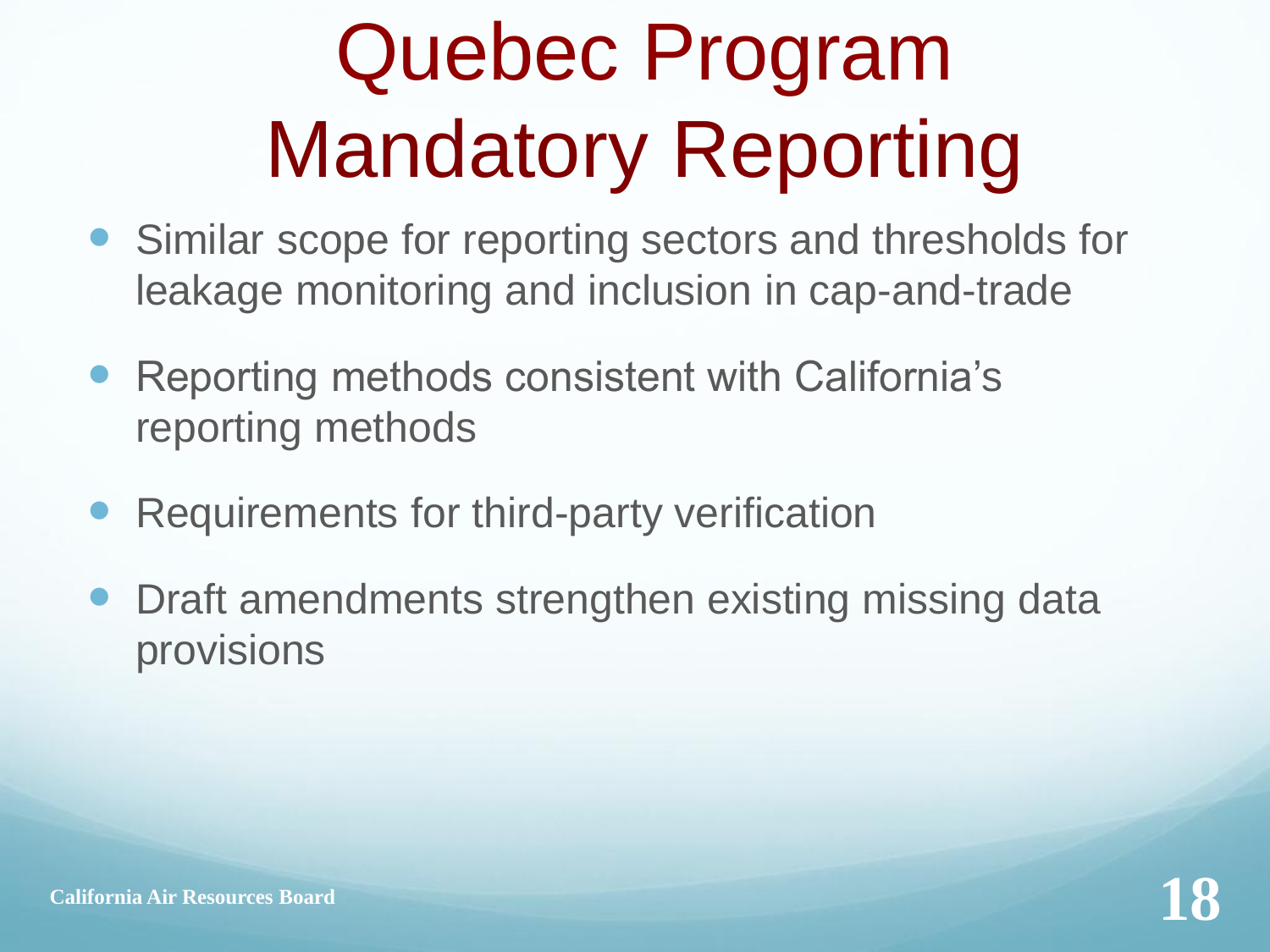## Quebec Program Cap-and-Trade Regulation

- Covers largest emitters and electricity importers
- ~ 80 covered entities
- $\bullet$  ~ 15% of total joint market emissions
- Identical holding and purchase limits
- Quarterly auctions and Allowance Price Containment Reserve sales
- Three-year compliance obligation, no annual requirement
- **Similar know-your-customer requirements** 
	- Equivalent enforcement ability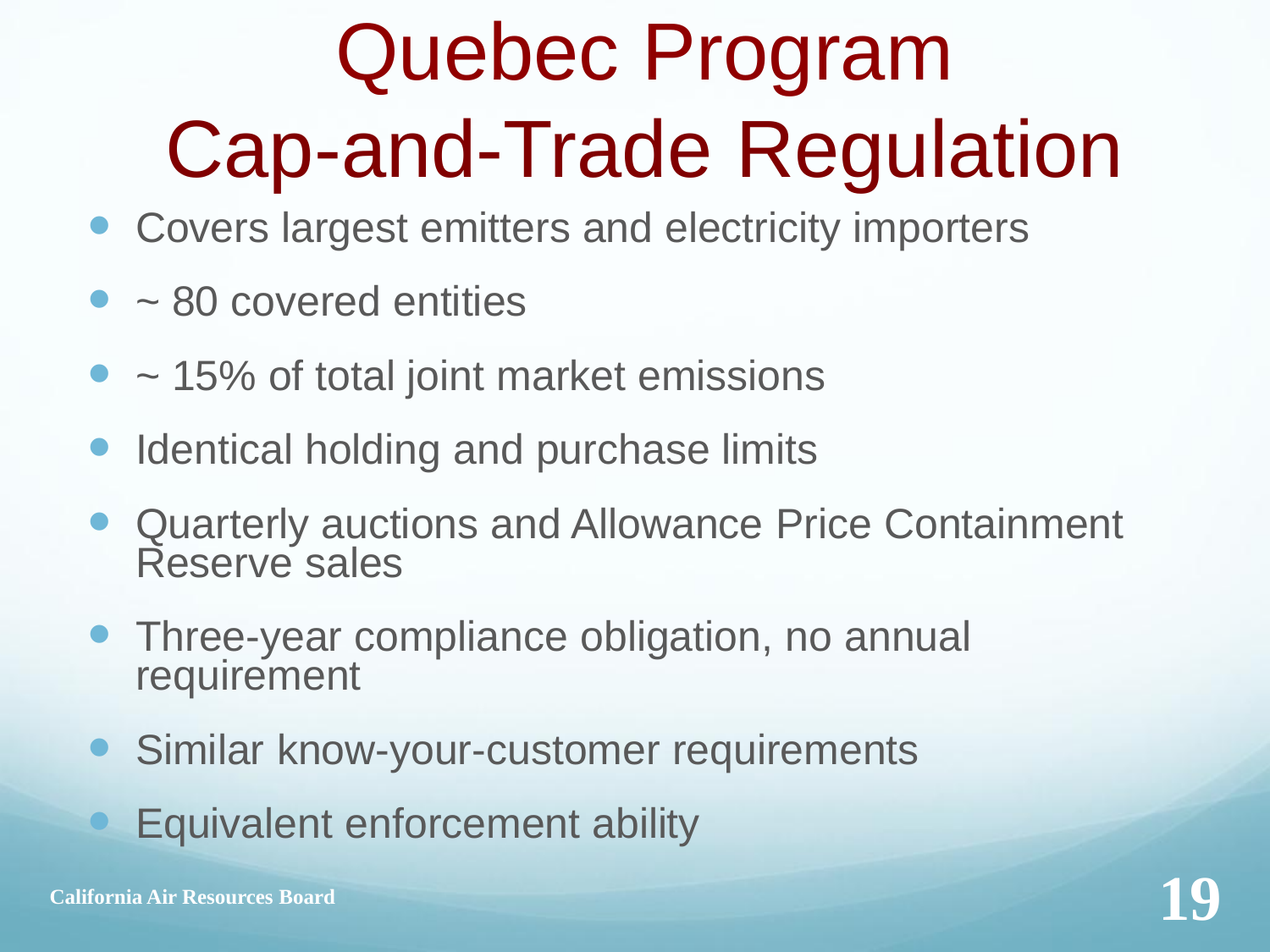## Quebec Program Offset Program

- Consistent with California's program
- 8% offset usage limit for compliance
- Three draft compliance offset protocols
	- Livestock Digesters
	- Small Landfills
	- Destruction of Ozone Depleting Substances from Foam
- No opportunity for offset program or protocol shopping
	- ARB would issue for projects in the United States
	- Quebec would issue for projects in Quebec or Canada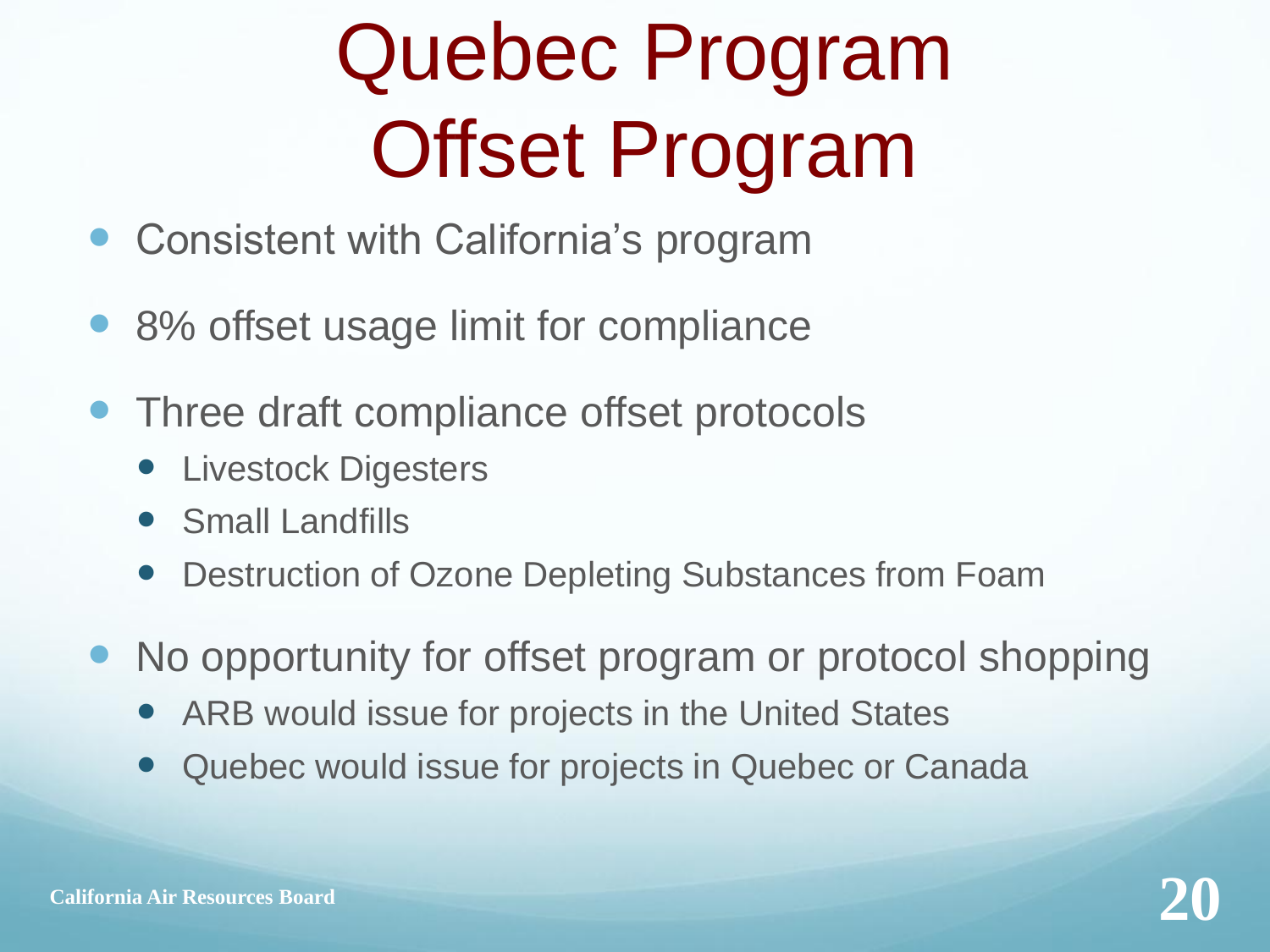## Environmental Analysis of Proposed Amendments

- Non-linkage amendments
	- Mostly administrative changes
	- No impacts beyond those already identified in Cap-and-Trade FED
- Linkage amendments
	- Potential for California entities to seek Quebec issued offsets
	- Similar potential impacts as those identified by ARB for the Landfill Measure and ARB's Livestock Digester and Ozone Depleting Substances Protocol